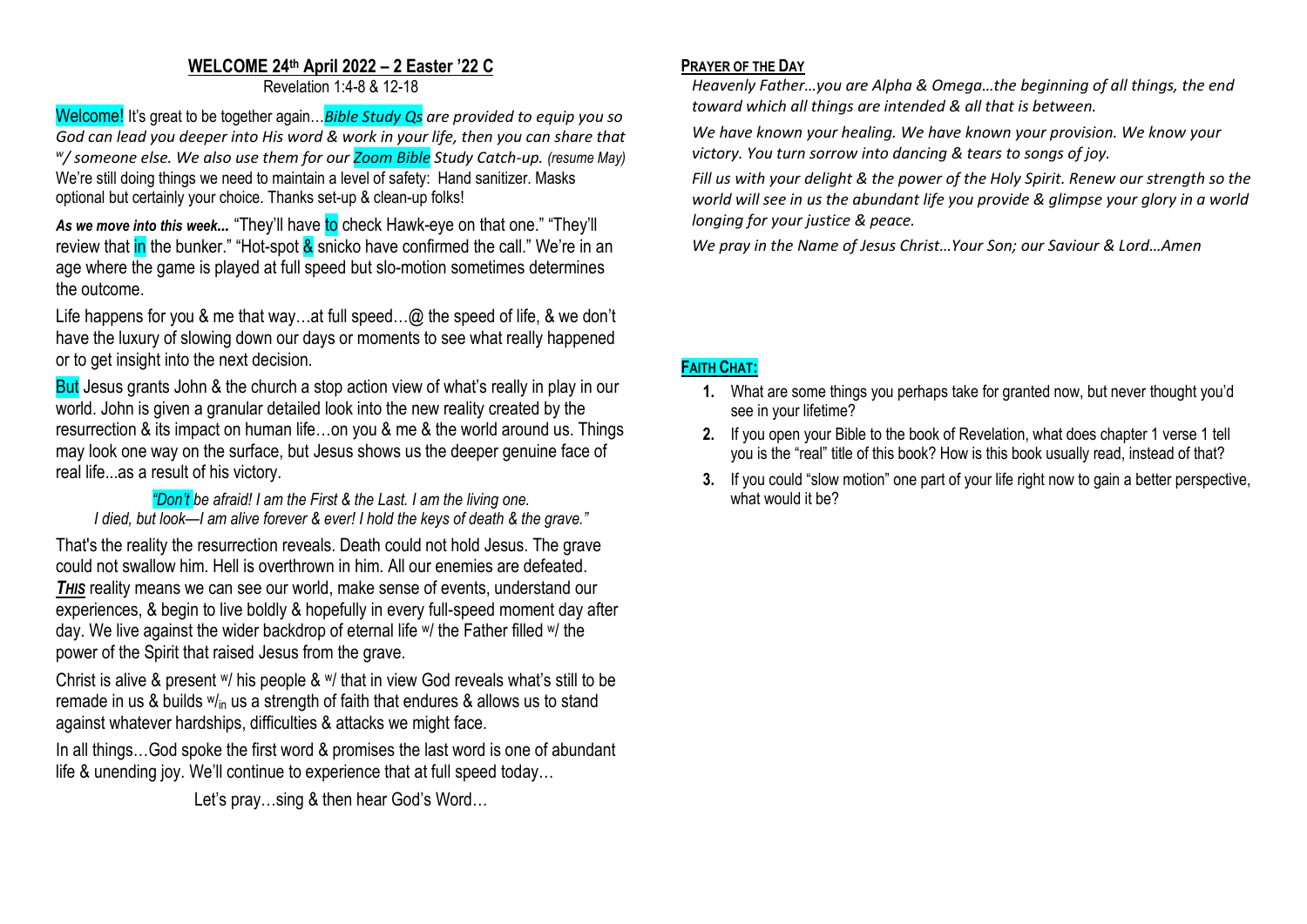### 2 EASTER '22 C - IN CHRIST'S HANDS: UNVEILING THE NEW REALITY - LIVING REALITY (next \_\_\_\_ same slide)

It's been said, that the nature of our 21<sup>st</sup> century world is that it's like people are "watching two different movies on the same screen at the same time." That in our public conversation, political discourse, media/entertainment experiences…we can't even agree on the nature of what we're seeing…post-modern view of reality is so fluid individualized/internalized that 2 people can take in the exact same information or experience & define it in completely opposite/irreconcilable ways. Brendan Murphy (Sec Dept Health) under direct questioning in the Senate last week couldn't describe how the health dept defines "man/woman." 5 years ago Parliament changed the aeonsold definition of marriage & now we've lost our ability to explain biology…?

But pick any topic…Ukraine/Russia? I was rolling sausages a few weeks back & a guy I didn't know on the other side of the BBQ was convinced the western nations should just "man up & push Russia back inside their own border like the US did in Kuwait back in the '90s." Climate change? Pandemic response? We almost can't have those conversations in polite language…And about the time I feel my blood pressure rising or the sense of *"what world am I living in?"* about to take over…I remember…

Disciples of Jesus are called to live a worldview contrary to the prevailing culture. We've always been the outsiders in whatever culture we inhabit. In a world shredded by the effect of sin…faith in Jesus as Saviour/Lord & a life built around him will always be peculiar to the surrounding world. Values attitudes beliefs hopes aspirations…anchored in & built on life in Christ…risen & ruling…will always be contrary to the surrounding culture…It has always been so…always…

We sorta get it that as John writes to churches scattered across what we know as Turkey, Christianity (trust in Jesus as God's personal rescue mission to reclaim all creation for himself/his purposes) was a minority expression of faith in the midst of a dog's breakfast of religious belief. Roman Empire was funny like that. The Caesars permitted a wild variety of god-worship…You could worship anything or nothing if that was your preference…but if you wanted to transact business, get married, enter formal education, hold political office, gain citizenship: *Kaesar et Kurios Caesar is Lord* was the required public confession whether you believed it or not. Christ-followers were obvious outsiders who became targets for the powers of the world. *OUR* confession, *JESUS IS LORD* was a slap in the face to Caesar & the other "gods" of this world.

We know that struggle...It is tough to remain in the world but not of it. Engage in normal life & not compromise what you believe just because everyone else is doing something. To maintain a distinctive life of faith & your unique witness to Christ is tough…which is precisely why John writes & we read…

Most Xns find it hard to make sense of/deal W the Revelation mainly because we go looking for stuff that's not there…mysterious codes…identity of the anti-Christ…timing of the end of the world & the return of Christ…What we *DO* find is this: Look at vs 4, 5 & 8: *This letter is from John to the seven churches in the province of Asia. Grace & peace to you from the one who is, who always was, & who is still to come; from the sevenfold Spirit before his throne; & from Jesus Christ. He is the faithful witness to these things, the first to rise from the dead, & the ruler of all the kings of the world…"I am the Alpha & the Omega—the beginning & the end," says the Lord God. "I am the one who is, who always was, & who is still to come—the Almighty One."*

John says... Whatever sort of chaos this world throws up... God is still on his throne. *who is, who always was, & who is still to come…Α – Ω…Almighty One…*From the Spirit of God hovering over the water @ creation to the final trumpet God is still on his throne. God's Sovereignty is unassailable. God has not retired or given up on his creation. The hands that formed the universe hold it in balance to this day & will not let it slide into oblivion. The voice that called all things into existence still speaks. Try as we might…rage as we do…beginning to end belongs to God the Father.

John slows down the film of our universe so we can see behind the great spasms of armies or thundering of nations or the shuddering & shaking of earth itself…beyond the fretting & fears we're told will be our doom…There is no part of human life or moment of human history that stands apart from the work of the Father to reclaim & restore all creation to himself. All other claims to power authority majesty glory wisdom insight…are vain hollow meaningless*…& from Jesus Christ… the first to rise from the dead, & the ruler of all the kings of the world…*Try as we might…rage as we do… beginning to end belongs to God the Father & all things find their fulfillment in the risen reigning Jesus Christ. How do I know? John tells us…

*All glory to him who loves us & has freed us from our sins by shedding his blood for us. He has made us a Kingdom of priests for God his Father. All glory & power to him forever & ever! Amen*. Whatever sort of chaos this world throws up…God is still on his throne *AND* the love & work of Jesus Christ endures for you *for God's purpose here*. *…loved us…freed us from our sin…shed his blood for us…*Nothing can take that gift from you… the love & work of Jesus Christ endures for you. But there's more to that…If you've been reading the F260 Bible Reading Plan…one of the vss this week was *2 Tim 4:16-18: The first time I was brought before the judge, no one came with me. Everyone abandoned me. May it not be counted against them. But the Lord stood with me & gave me strength so that I might preach the Good News in its entirety for all the Gentiles to hear. And he rescued me from certain death. Yes, & the Lord will deliver me from every evil attack & will*